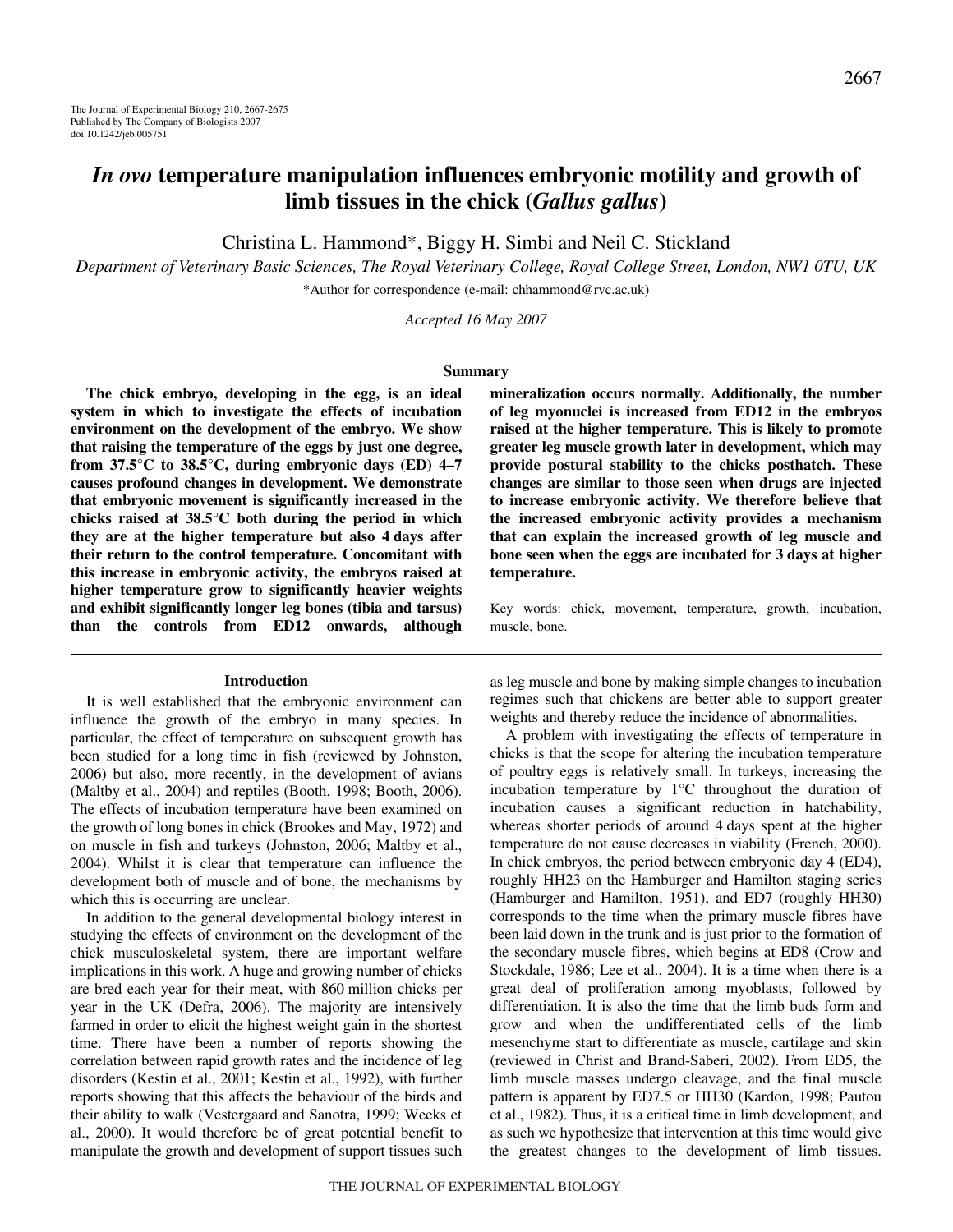Interestingly, it has been shown that raising temperature by  $1^{\circ}C$ from ED5 to ED8 in turkeys caused an increase in semitendinosus muscle fibre number at 16 days posthatch, without a concomitant decrease in hatchability (Maltby et al., 2004). Comparison of the stages of turkey development (Mun and Kosin, 1960) with those of chick development (Hamburger and Hamilton, 1951) showed that ED5 in turkeys corresponds to chick HH20, approximately ED3.5, while ED8 in turkeys corresponds to HH29, which is approximately ED6.5. We therefore chose ED4–7 as the time period that best corresponded to the time reported to be most successful in turkeys and also the time likely to have the greatest effect on limb development. We hypothesize that temperature might control the balance between proliferation and differentiation not only in the muscles but also in the growing bones of the limb, supplying more cells to the tissues to promote future growth.

Small differences in incubation temperature, applied throughout incubation, have been previously shown to influence growth of the long bones in the chick leg (Brookes and May, 1972). Additionally, short-term changes in temperature, in which high deviations from normal temperature are applied, influence embryonic bone development in the rat, probably through activation of heat shock (Harrouk et al., 2005; Kimmel et al., 1993). However, it is not known whether a small change in temperature applied during early incubation would be sufficient to change bone growth throughout development or whether any change would be diminished by the later stages of development. Importantly, the choice of our experimental time period (ED4–7), coming at a time when, in the trunk, the sclerotome of the somites has condensed and the cartilage model for the vertebrae has been laid down (Christ et al., 2004), suggests that our manipulations may be unlikely to interfere with trunk skeletal patterning.

One way in which temperature might influence the growth and development of the limb tissues could be by changing the motility of the chick, such that differentiation of myoblasts might be promoted through muscle stretch (Otis et al., 2005). It has been reported that decrease of temperature reduces metabolic activity and diminishes motor activity (Oppenheim and Levin, 1975). It was therefore of interest to investigate



Fig. 1. Schematic to show the incubation temperature regime and tissue collection schedule of experiments

whether the converse is also true; whether increased temperature could increase the motor activity of the chick.

In this study, we demonstrate that increasing the temperature of chick incubation by as little as  $1^{\circ}$ C for 3 days during early incubation has a significant effect on the motility and body mass of the chick embryo and on the growth of limb muscle and bone, coupled with a decrease in adipocyte size. We propose that the increased movement in the chicks raised at higher temperature may explain the effects seen on the growth of the musculoskeletal system.

## **Materials and methods**

# *Animals*

A total of 126 fertile White Leghorn eggs (Joice and Hill Poultry Ltd, Norfolk, UK) were incubated in an LMS 301 forced draft incubator (Wolf Laboratories, York, UK) at 37.5°C and relative humidity of ~60–70% throughout embryonic growth in the case of controls. Approximately half of the eggs were transferred to an identical incubator set to 38.5°C from ED4 to ED7 before being returned to the control incubator (Fig. 1). Temperatures within the incubators were measured with a Squirrel Logger (Grant Instruments Ltd, Cambridge, UK), with 10 probes each recording the temperature at a different position within the incubator every 5 min. Prior to experiments, incubators were mapped to see if any positions within the incubator deviated by more than 0.3° from the set temperature at any time over a 3-day period. Any positions that showed deviation, such as the corners of the lowest shelf, were not utilised for further experiments. During the experiments, temperatures continued to be monitored, and any eggs judged to have experienced a temperature that was out of the range of set temperature  $\pm 0.3$ °C were removed from the experiment.

A number of eggs from ED5 onwards were windowed and sealed with adhesive tape to limit infection. Movement was measured for 5 min per embryo per day. Each egg was removed from the incubator in turn and placed in an insulated support to prevent cooling, with a light source placed close to the blunt end of the egg to illuminate the inside of the egg in order to aid observation. The total number of movements was recorded, as was the incidence of different categories of movement as

> follows: whole-body movement, head movement and limb movements. Amnion contractions were not counted, since it has been shown that amniotic contractions do not affect overall embryonic motility (Oppenheim, 1966). After observation, the egg was resealed and replaced in the appropriate incubator. All measurements in this paper were taken by the same researcher, although a random sample were blinded and recorded by an independent researcher to ensure validity of the measurements.

#### *Sampling*

Embryos from ED7 to ED18 were killed by decapitation, weighed and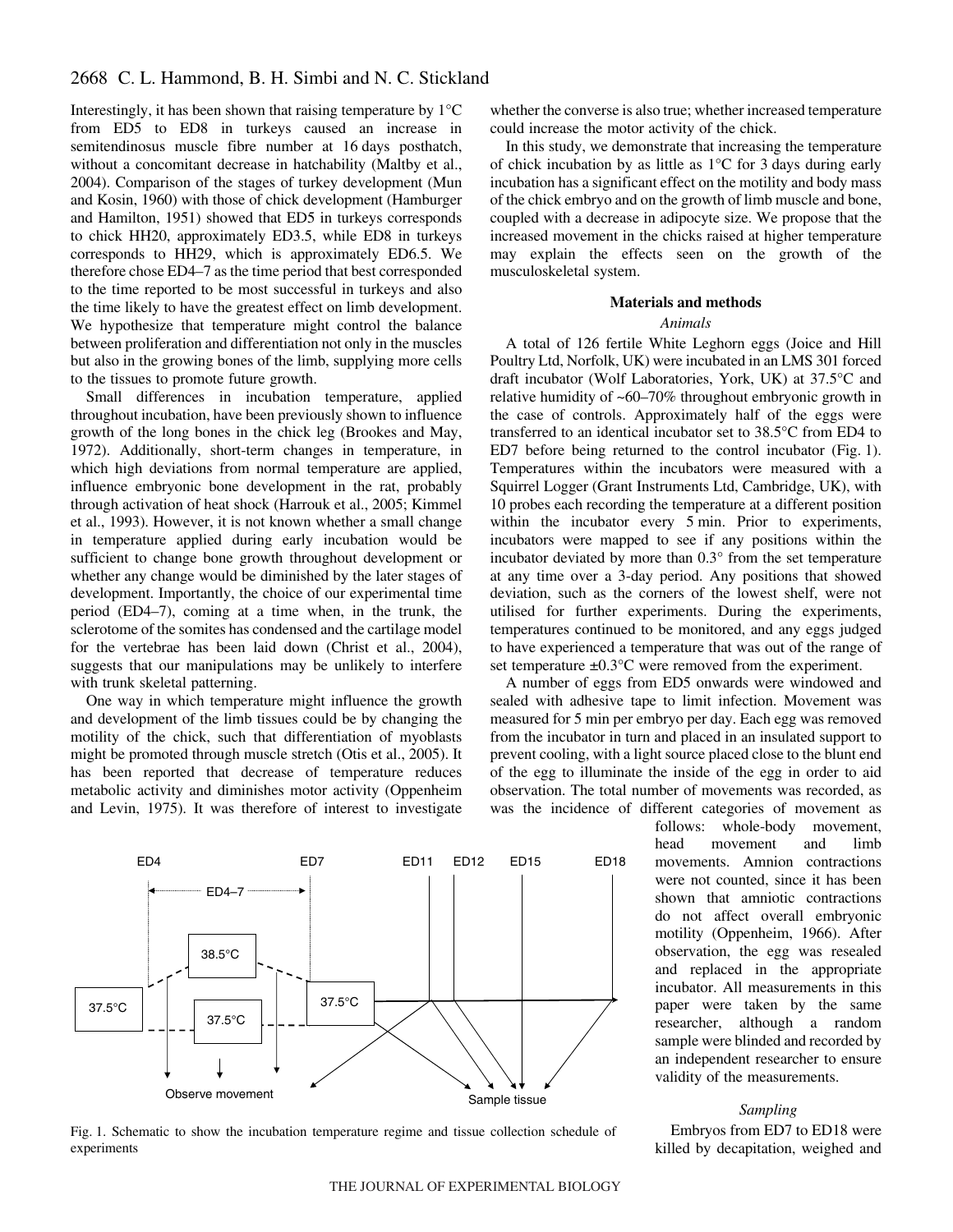samples taken as per the scheme in Fig. 1. The tissues were isolated and processed as detailed below.

#### *Skeletal development*

Embryos for skeletal staining were fixed in 96% ethanol for 2 days, then stained with Alcian Blue and Alizarin Red to show cartilage and mineralized bone, respectively, as previously described (Lamb et al., 2003). The length of the bones was measured on a dissecting microscope, with the measurements calibrated using a 1 mm graticule.

## *Adipocyte morphology*

Pectoral fat pads from chicks at ED15 and ED18 were fixed in buffered formalin (BDH, Poole, UK) and were processed for wax embedding in a Shandon Citadel 2000 automatic tissue processor (Shandon Scientific Ltd, Shandon, UK) to preserve their delicate morphology.  $5 \mu$ m-thick sections were cut using a Microm HM360 microtome (Microm International, Bicester, UK). Sections were stained with haematoxylin and eosin for subsequent measurements.

The Kontron image analysis software (Zeiss, Oberkochen, Germany) was used to determine mean adipocyte crosssectional areas by taking high-magnification pictures, picking frames at random and counting the number of adipocytes per frame. The total number of frames was such that more than 30% of the adipocytes in the pectoral fat pad would be measured (more than 1000 cells were measured per age per chick).

#### *Muscle morphology*

Tissue for histological analysis, with the exception of fat, which was processed as described above, was snap frozen in isopentane cooled in liquid nitrogen. Cryosections at  $15 \mu m$ were taken on a Bright Crysotat at –20°C (Bright Instruments, Huntingdon, UK). Sections were adhered to Superfrost slides (Fisher Scientific, Loughborough, UK), airdried and stored at –20°C until required.

Haematoxylin and eosin staining was performed as previously described (Heywood et al., 2005). Within cross sections of the leg, the gastrocnemius muscle was identified. For myofibre and myonuclear quantification, high-magnification pictures were taken, choosing frames at random but discarding any that contained large blood vessels, as blood vessels have more haematoxylin-stained nuclei per area than do muscle. The number of myofibres and myonuclei were counted in a number of frames, which totalled 8–12% of the total area of the muscle. The numbers for each animal were averaged to a number per unit area, then the number of myonuclei was divided by the number of myofibres to give a ratio of nuclei per fibre.

## *Immunohistochemistry*

Immunohistochemistry was carried out essentially as previously described (Groves et al., 2005). Briefly, sections were rehydrated in PBS+0.1% Tween20 (PBST), blocked in PBST+5% goat serum and incubated in 1/200 CB-1 Antibody (DSHB, Iowa City, IA, USA) diluted in the blocking reagent overnight at 4°C. The primary antibody was detected with biotin-conjugated goat-derived anti-mouse IgG (Vector, Peterborough, UK), Vectastain ABC Elite Peroxidase kit (Vector) and visualized using  $0.5~\text{mg}~\text{ml}^{-1}$  of diaminobenzidine.

## *Photography*

Light photomicrographs were taken using the KS300 system and sections were analysed using Zeiss KS300 image analysis software (Image Associates, UK).

### *Micro computer tomography (Micro-CT)*

Bones for microCT analysis were stripped of adherent muscle and other tissue, then fixed in neutral buffered formalin. Scans were performed on a SkyScan 1172 high resolution micro-CT (SkyScan, Kontich, Belgium), using the software provided by the company. The bones were scanned with a pixel size of 13  $\mu$ m, with the picture size set to 1024×768 pixels, the camera position set to near, and with a  $0.5 \mu m$  filter. Scans were reconstructed in the NRecon 14.4.0 software supplied with the SkyScan and analysed with the CTAnalyse software supplied by the manufacturer.

#### *Statistical analysis*

Statistics were performed using SPSS software (Chicago, IL, USA). Data was analysed to ensure a normal distribution within groups, then Student's *t*-tests were used to compare differences in each parameter between the two temperature groups. All data displayed on graphs are presented as means  $\pm$  s.e.m.

#### **Results**

#### *Chicks raised at the higher temperature are more motile than controls*

The total number of movements made by the embryo (*in ovo*) during a 5-min period, independent of amnion contractions, was counted on ED5, 6, 7 and 11. Measurements were not made after ED11 since from this period onwards the movements of the embryo can be constrained by the space in the shell (Sharp et al., 1999), which would lead to the introduction of another variable, that of shell size, to the experiments. On ED6 and ED7, the embryos incubated at 38.5°C made significantly more movements over the measured period than the controls (Fig. 2). Moreover, those embryos that had been incubated at the higher temperature continued to move more than the controls on ED11, 4·days after the eggs had been returned to the control incubator (Fig. 2). Therefore, not only does higher temperature induce the



Fig. 2. Mean number of embryonic movements, not including amnion contractions, per embryo in a 5 min period. \*\* $P<0.05$ , \*\* $P<0.001$ . Sample sizes: ED5, *N*=10; ED6, *N*=22; ED7, *N*=18; ED11, *N*=14.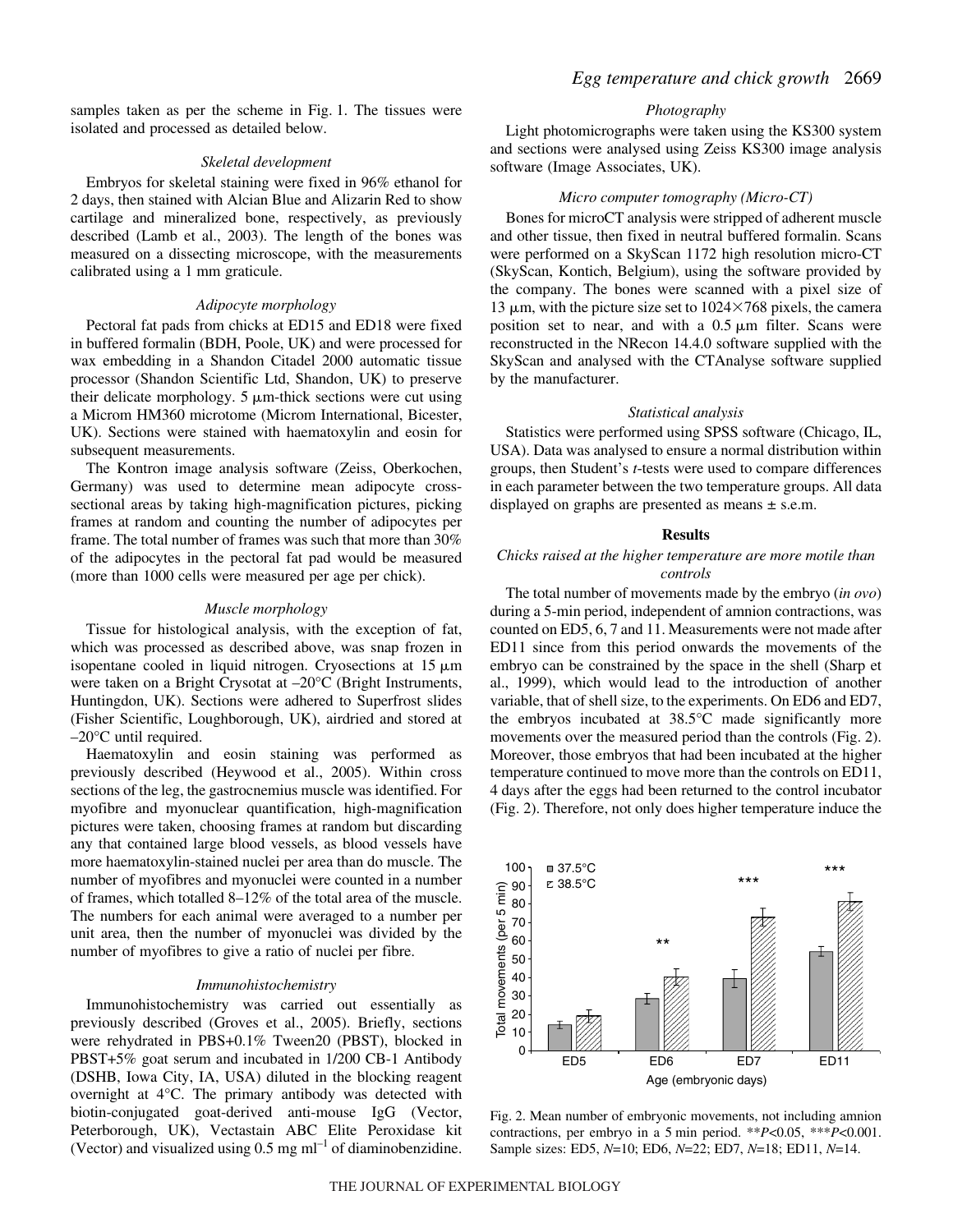

Fig. 3. Total embryo wet mass of chicks sampled between ED9 and ED18. \*\**P*<0.05, \*\*\**P*<0.001. Sample sizes: ED9, *N*=14; ED11, *N*=14; ED12, *N*=15; ED15, *N*=32; ED18, *N*=24.

embryos to move more during the period spent at high temperature but also somehow makes changes to the behaviour of the embryo such that they continue to be more active long after their return to control conditions. We therefore wanted to see what effect these sustained movements were having on the growth and development of the chick.

#### *Chicks raised at the higher temperature are heavier than controls*

We were interested to see if the increased movement of the embryos had any impact on the growth of the chicks. We therefore measured the whole body mass of chicks raised under each regime at different stages (Fig. 3). Although chicks raised under both temperature regimes were the same weight up to ED11, those that had spent 4 days at  $38.5^{\circ}$ C weighed significantly more than control chicks from ED12 onwards. As the increase in temperature impacted on the whole body mass of the chicks and continues to diverge from controls throughout development, we wanted to establish whether this



Fig. 4. (A) Mean combined length of the tarsus and tibia in chicks between ED11 and ED18. \*\**P*<0.05, \*\*\**P*<0.001. Sample sizes: ED11, *N*=14; ED12, *N*=16; ED15, *N*=32; ED18, *N*=24. (B) Mean femur length between ED12 and ED18. Sample sizes: ED12, *N*=16; ED15, *N*=28; ED18, *N*=22. \*\**P*<0.05, \*\*\**P*<0.001. (C,D) Alcian Blue/Alizarin Red-stained chick hind limbs; red staining shows mineralized bone, while blue staining shows the unmineralized cartilage. (C) Representative hind limbs at ED12; the top limb comes from a chick raised at 38.5°C while the lower limb comes from a control chick. (D) Representative hind limbs at ED15; the limb on the left comes from a chick raised at 38.5°C, with a control limb on the right. Scale bar in C and D represents 5 mm. Sample sizes were ED12, *N*=12; ED15, *N*=22. (E,F) Images taken from Micro-CT scans of ED15 femurs. (E) ED15 femur of a chick raised at 37.5°C; left image shows the whole bone while the three right images show, top to bottom, individual scans at 25%, 50% and 75% length of the mineralized portion of the bone (as calculated by the programme); the white portion in the cross-sectional scan represents mineralized bone. (F) As E but for a chick raised on the experimental temperature regime.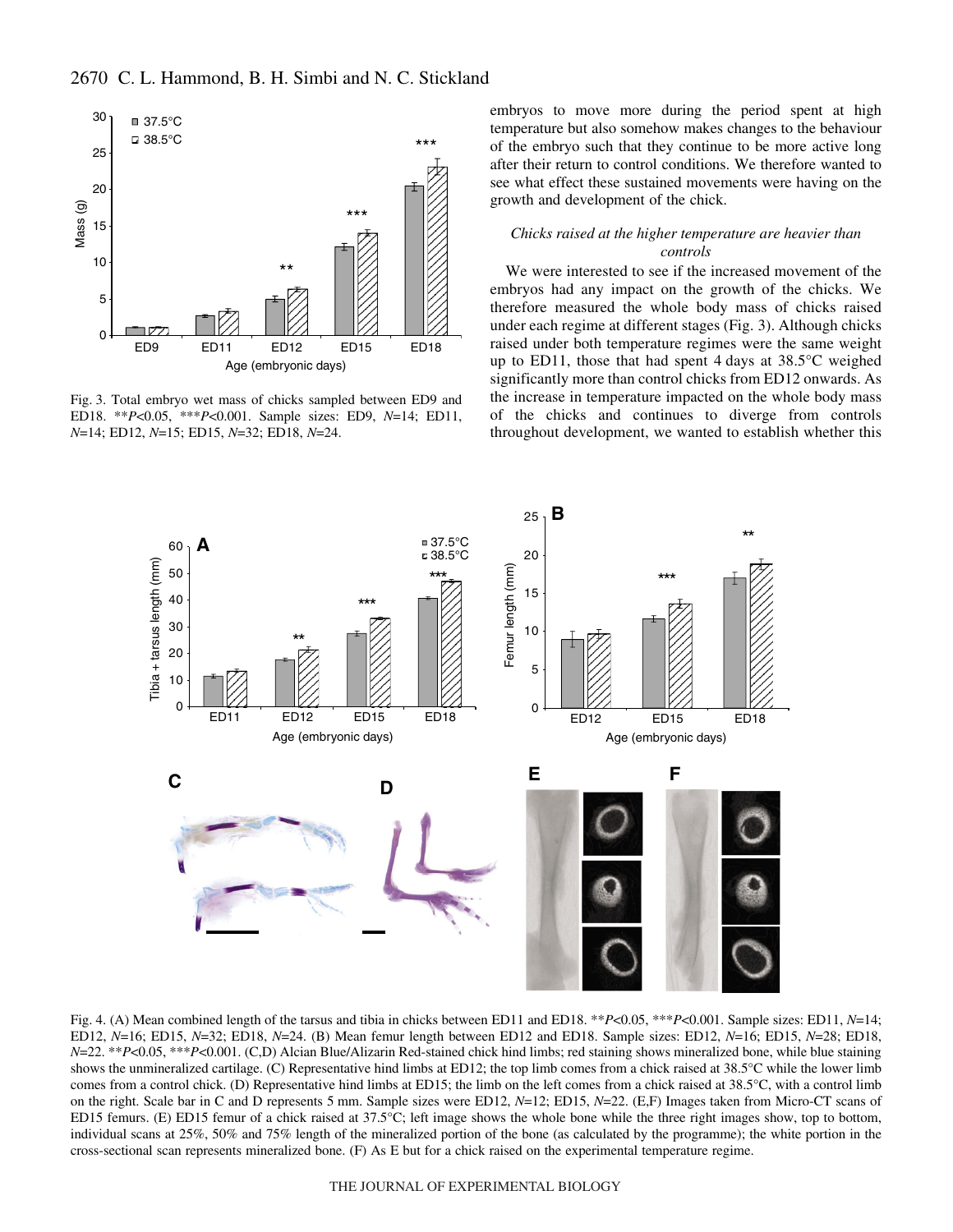was reflected by an increase in the growth rates of the leg bones and limb muscle.

# *Chicks raised at the higher temperature have longer leg bones than controls*

Whole legs were stained for bone and cartilage with Alcian Blue/Alizarin Red (Fig. 4). The femur, tarsus and tibia were measured in a number of embryos from each regime on days ED9–18. From ED12, we saw a significant increase in the combined length of the tarsus and tibia bones (Fig. 4A) and in the length of the femurs at ED15 (Fig. 4B). In chick tibias, the first time at which osteoid starts to become mineralized is between ED7.5 and ED8 (Hall, 1987), after which point the extent of the mineralized portion of the bone increases towards the joints. At none of the stages examined did we see any differences in the timing of the onset or the extent of mineralization (measured as a percentage of the length of the bone stained red by Alizarin Red) between the two temperature regimes (Fig. 4C,D and data not shown). In addition to looking at the length and mineralization of the bone, we investigated the structure of the mineralized portions of the tibia and femur bones later in development at ED15 and ED18 by micro-CT. We saw no difference in the extent, or the structures, of the mineralized portion of the

femur and tibia bones between the two groups (Fig. 4E,F and data not shown).

# *Chicks raised at the higher temperature have more muscle fibres and nuclei in the gastrocnemius than do controls*

We examined the number of myofibres per 150 000  $\mu$ m<sup>2</sup>, the number of myonuclei (per 150 000  $\mu$ m<sup>2</sup>) and the ratio between the two in the gastrocnemius muscle at ED18. The gastrocnemius is an important muscle in chickens both for postural stability and for walking. Both the mean number of myofibres and the mean number of myonuclei per crosssectional area at ED18 were higher in the chicks raised at the higher temperature than in the chicks raised at 37.5°C throughout (Fig. 5A,D,E). This appears to be due to two factors: a small decrease in the size of the myofibres and a small reduction in the amount of connective tissue seen in each frame (Fig.·5D–G). In addition to the numbers of myofibres and myonuclei per unit area, the total mass of the gastrocnemius muscle is significantly higher in the chicks raised on the experimental temperature regime (Fig. 5B). Together, these results suggest that the total number of myonuclei and myofibres in the gastrocnemius muscle will be much higher in the temperature-manipulated chicks than in the controls. Interestingly, the ratio of nuclei per fibre was also increased in



Fig. 5. (A) Mean number of myofibres and myonuclei per 150 000  $\mu$ m<sup>2</sup> of cross-sectional area of the gastrocnemius muscle at ED18 (*N*=14). (B) Mean mass of the gastrocnemius at ED18 (*N*=14). (C) Mean ratio of myonuclei:myofibre in the gastrocnemius at ED18 (*N*=14). In A–C, \*\**P*<0.05, \*\*\**P*<0.001. (D,E) Representative haematoxylin- and eosin-stained cross sections through the gastrocnemius of ED18 chicks raised at 37.5°C (D) and 38.5°C (E). Scale bars, 50  $\mu$ m. (F,G) Representative Decorin antibody stained cross sections, through the gastrocnemius at ED18 of chicks raised at  $37.5^{\circ}$ C (F) and  $38.5^{\circ}$ C (G).

#### THE JOURNAL OF EXPERIMENTAL BIOLOGY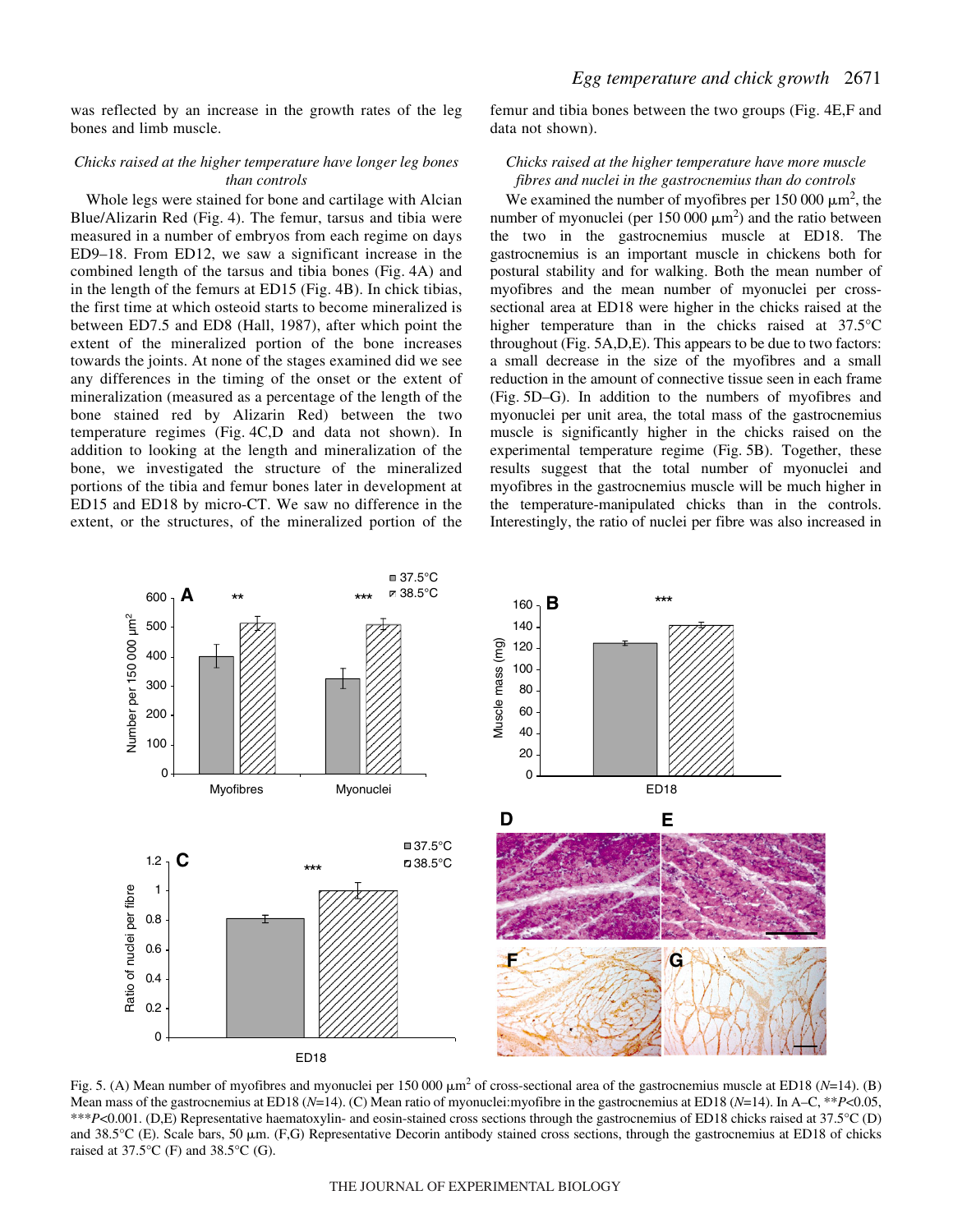

the chicks raised at 38.5°C, from a mean of 0.81 nuclei visibly associated with each fibre to just over 1 nucleus per fibre  $(Fig. 5C)$ .

## *Chicks raised at the higher temperature have smaller fat pads and adipocytes than controls*

We measured the size of adipocytes in the pectoral fat pads of chicks from both temperature regimes at ED15 and ED18. The mean cross-sectional size of adipocytes was significantly larger at both time points in the chicks raised at the control temperature throughout (Fig. 6A,C,D). Additionally, the maximum cross-sectional area of the pectoral fat pad was higher in the control than the temperature-manipulated chicks at ED18  $(Fig. 6B)$ .

#### **Discussion**

#### *Temperature and embryonic movement*

While temperature is known to affect the growth and differentiation of a number of different tissues, the way in which it could be doing so remains unclear. We hypothesize that one way that temperature could affect the musculoskeletal system is by an increase in the number of embryonic movements made by the chick. Measurements were made between ED5 and ED11 and were not made after ED11 since from this period onwards the movements of the embryo can be constrained by the space in the shell (Sharp et al., 1999), which would lead to the introduction of another variable to the experiments. Additionally, the number of limb movements appears to peak around this period (ED11–12) before declining dramatically by ED15 (Bradley, 1999; Bradley et al., 2005).

The effects of movement have been widely studied during the *in ovo* development of the chick because of the ability to control the environment of the chick independently of maternal influence and because of the ease of studying movements *in ovo* by windowing eggs. The first muscle contractions in chicks begin early in development, around ED3 (Bekoff, 1981; Bekoff, 1992; Bekoff, 2001). A number of different drugs have been used, by injection, to control the movement of the chick. Two drugs have been widely utilized to induce paralysis, namely pancurium bromide (PB), to induce flaccid paralysis, and decamethonium bromide (DMB), to induce rigid paralysis, while a third drug, 4 aminopyridine (4-AP), has been used to induce hyperactivity (Pitsillides, 2006). With respect to temperature, it has been reported that decrease of temperature reduces metabolic activity and diminishes motor activity (Oppenheim and Levin, 1975). Conversely, in another paper, it was stated that cooling embryos between days 5 and 15 resulted in no change in embryonic motor activity unless the embryos are cooled to 22°C, although a cessation in amnion contractions was noted (Nechaeva and Turpaev, 1991). Our results are more in agreement with those of Oppenheim and Levin and show that a small rise in the temperature of incubation can have a significant and sustained effect on the motility of the embryo. Indeed, the fact that the embryos show increased activity after a return to the control temperature suggests that the time spent at higher temperature programmes the later motility of the chick. This could be through changes to the pattern of muscle innervation or to the metabolism of the muscles. Interestingly, a recent paper on Atlantic salmon has demonstrated that changing the incubation temperature of salmon larvae during the period between fertilization and hatching leads to changes in the motility of the fish, which are maintained until at least 21 weeks after first feeding (the latest stage examined) (Albokhadaim et al., 2007). Since, in this paper, fish activity was stimulated by feeding, the changes in the motility between the groups could be related either to changes in muscle development or to changes in appetite regulation (Albokhadaim et al., 2007).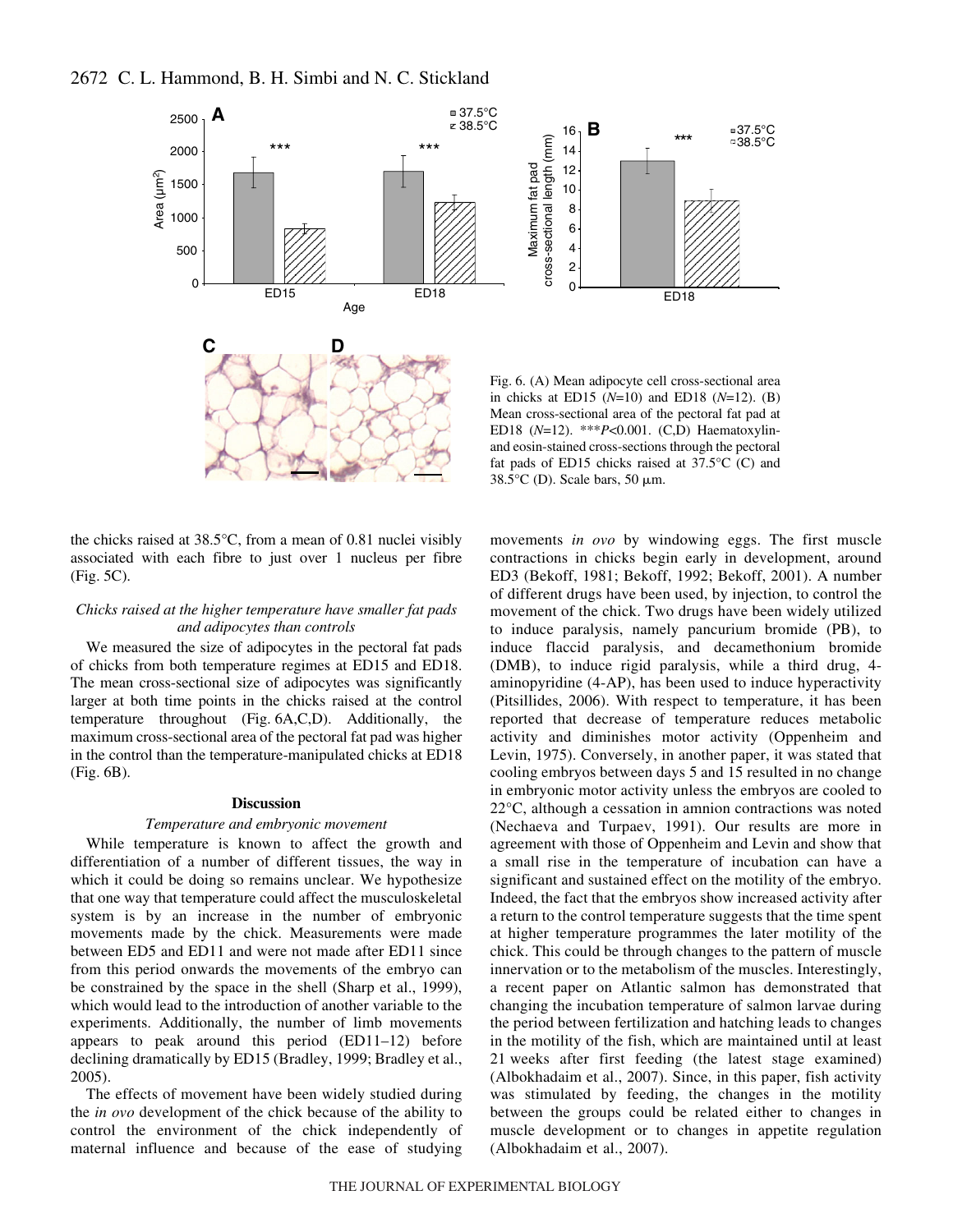## *Temperature, movement and long bone growth*

Increased temperature throughout the incubation period has been demonstrated to cause increased long bone length in chicks (Brookes and May, 1972). While it has also been demonstrated that short periods spent at high temperature can cause changes to bone development in rodents (Harrouk et al., 2005; Kimmel et al., 1993), these studies have used non-physiological temperatures of 42°C, which cause rib fusions and vertebrae truncations and are likely to be due to the effects of heat shock during segmentation. It still remained unclear whether a relatively short exposure to a temperature within a physiological range could have effects on bone growth that would be sustained throughout later development. That our embryos did not show a significant difference in leg bone length until ED12, 5 days after a return to the control temperature, is interesting and, as in the case of the increased motility, suggests that the early time spent at higher temperature is programming later bone development. This could be achieved by changes in the balance between proliferation and differentiation in the long bone cartilage model, with different proportions of chondrocytes in the different zones of the growth plate at each stage, which are under the control of various signalling pathways (reviewed in Kronenberg, 2003). It is possible that an extra round of proliferation at an early stage, such as during the period spent at higher temperature, would not become apparent until much later in development when those extra cells have already differentiated. The other possibility is that we do not see any changes in leg bone length in the earlier stages because extra leg growth could be secondary to another effect that is sustained through later development, of which one possible candidate might be movement.

Our results showing that the embryos that were more motile had longer leg bones than controls also concur with previous reports showing that paralysis of chicks during embryonic development by either PB or DMB leads to long bones that are shorter than controls (Bertram et al., 1997; Hogg and Hosseini, 1992; Hosseini and Hogg, 1991a; Hosseini and Hogg, 1991b; Lamb et al., 2003). The effects of increased motility on chick development have been less well characterized, although treatment of embryos with the hyperactivity-inducing drug 4- AP led to increased chick body mass at ED15 and ED16, along with increased tibial length at these times, although the differences were not significant at ED20 (Heywood et al., 2005). Similar experiments showed that the balance of insulinlike growth factors (IGFs) can be altered in leg muscles by motility-inducing drugs (McEntee et al., 2006). It is interesting that our temperature experiments have yielded results that closely correlate with the results of inducing motility. Indeed, in our temperature-treated embryos, the differences in both body mass and long bone length appear to continue to diverge throughout development and are larger than the effects seen following 4-AP treatment, despite the early nature of our intervention. This may suggest that the chicks are more susceptible to alterations to their incubation environment early in development than they are at later stages. The mechanism behind the increased motility remains unclear, but possibilities could be a change in the timing and pattern of muscular innervation in the embryonic limbs or an acceleration in the establishment of functional motor units within the muscle.

# *Egg temperature and chick growth* 2673

# *Temperature and increased embryonic movement leads to increases in the number of leg myonuclei*

It has been shown that raising the temperature of incubation for a short period during the development of turkeys can lead to an increase in the number of myonuclei in the semitendinosus posthatch (Maltby et al., 2004). We show that increased incubation temperature leads to increased numbers of myonuclei and increased myofibre number. Since there is an apparent decrease in the size of the myofibres in addition to an increase in their numbers in the chicks raised at 38.5°C, it suggests that there may be a temperature-dependent change in the balance between the numbers of myoblasts undergoing proliferation and those undergoing differentiation and hypertrophy, with differentiation and growth delayed in favour of increased proliferation. Interestingly, a recent paper on the effects of incubation temperature on muscle development in larval haddock showed that incubating the fish at higher temperature resulted in an increase in the number of myofibres in the deep myotome 28 days after hatch (Martell and Kieffer, 2007). Taken together, this suggests that diverse species may exhibit similarities in their effects to altered incubation temperature, which are sustained for long periods after the time spent at higher temperature. The effects of altered temperature could perhaps be leading to subtle changes in the balance between the phases of proliferation and differentiation in the different cell populations.

However, an alternative explanation for the fact that changes to the muscle and bone are seen much later in development may be offered by the fact that this correlates with increased embryonic motility. The hyperactivity of the embryos could provide a link between the changes that we are making early and the effects, which we only see manifested later. Indeed, the only effect that we see both during the time spent at increased temperature and during later development is the hyperactivity of the embryos raised at higher temperature. This would suggest that the change in movement could be driving the changes in the development of the muscle and bone. This idea fits with the results of Heywood et al., who demonstrated that artificially increasing embryonic movement by *in ovo* injection of 4-AP leads to increased numbers of myonuclei at ED20 (Heywood et al., 2005). This may be caused by motility-driven changes in IGF expression in the chick, as has been shown following injection of 4-AP (McEntee et al., 2006). However, there are numerous signalling pathways and other growth factors operating in the chick limb during embryonic development such as the FGF (fibroblast growth factor), Shh (Sonic hedgehog), Wnt and BMP (bone morphogenic protein) signalling pathways, with their associated growth factors, which could also be influenced by either temperature or mechanical stretch (reviewed in Duprez, 2002).

While the results are in agreement with those of Heywood et al. (Heywood et al., 2005), it is interesting to speculate as to whether the effect of movement on muscle development is a primary effect or is secondary to the effect of temperature/ movement on long bone development. Indeed, in papers where the effect of paralysis on long bone development has been studied, it has been postulated that the main force in driving the increase in muscle fibre length is the growth of the skeletal elements (Hall and Herring, 1990). This is interesting given that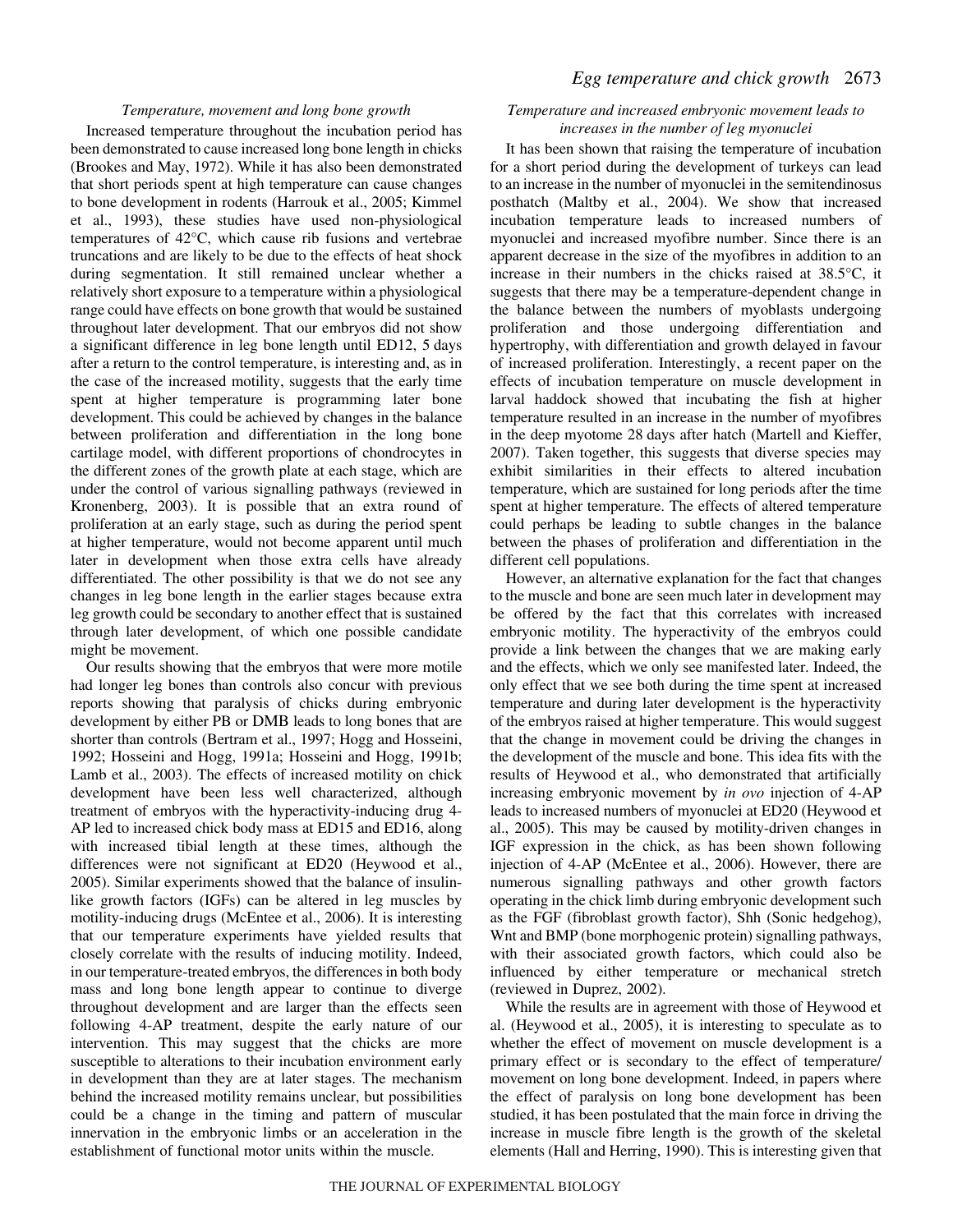stretch in muscles is linked to muscle growth. Stretch-induced hypertrophy has been linked to changes in IGF signalling (Goldspink, 1999) and leads to increases in the expression of myogenic regulatory factors (MRFs) (Lowe and Alway, 1999). In culture systems, biaxial or uniaxial, stretch of the muscle cultures has been demonstrated to increase myoblast proliferation through a number of pathways (Kumar et al., 2004; Otis et al., 2005). It is possible that the increased bone length subjects the muscle fibres to greater stretch forces and therefore promotes myogenic proliferation. If so, an increase of temperature during early development leads to increased embryonic motility, which in turn promotes increased growth of the bone and then the muscle of the limb. In avian mutants that show defective motility, such as the *cn/cn* mutant, muscle growth is severely limited (Oppenheim et al., 1997). Conversely, it has been reported that skeletal muscle can itself model bone development. In *Myf5–/–;Myod–/–* double-mutant mice, lacking striated muscle, a number of bone defects have been characterized, including fused vertebrae and long bone truncations (Rot-Nikcevic et al., 2006). This suggests that the forces that muscle exerts on the bone, as well as the forces that bone exerts on muscle are required for normal growth and patterning of both tissues.

The increase both in the number of myofibres and the nuclei:fibre ratio in the temperature-treated chicks has interesting implications for the long-term growth, posthatch, of these chicks. As the number of muscle fibres in amniotes is fixed at the time of birth or hatch (Goldspink, 1972), an increase in the number of fibres in a particular muscle will allow that muscle to grow more by hypertrophy than controls. Increases in hypertrophy of these fibres are also likely to be driven by the increased nuclei:fibre ratio for two reasons. Firstly, because it is likely that a proportion of the extra nuclei seen in the group raised at higher temperature are satellite cells, the proliferation of which provides most of the additional myonuclei required posthatch for muscle growth (Campion, 1984). Secondly, because typically after birth/hatch, most fibres tend to have a set nuclear domain size, which is the volume of cytoplasm that can be supported by each nucleus (Brack et al., 2005). The increase in the number of nuclei in each fibre should increase the size to which the fibre can grow. Taken together, these changes suggest that the chicks grown at this brief higher temperature regime are likely to continue to show increased leg muscle growth later in life.

Adipose tissue begins to form in the chick around ED12 (Speake et al., 1996). Since the chick egg is a sealed system, the amount of fat and protein available for the growth of the embryo is fixed at the time the egg is laid. Since those embryos raised at the higher temperature for a number of days show increased motility and growth during the stages of development studied, it would seem apparent that in order to achieve these phenomena the embryo must be expending more energy than the control embryos. It is therefore unsurprising that that these embryos have smaller adipocytes in the latter stages of development. It might also be predicted, from these results, that the mass of the yolk might be reduced in the later stages of development. It would be interesting in future studies to examine whether this is the case and, if so, whether this would have any effect on the timing of hatching. Previous studies have shown that decreasing

temperature can cause delayed hatch times (Suarez et al., 1996), so it might be predicted that our temperature regime might subtly reduce the length of incubation.

In conclusion, increasing the temperature of incubation by  $1^{\circ}$ C for 3 days in early development affects a number of parameters during embryonic growth, namely embryonic motility, body mass, long bone length and gastrocnemius size and nuclear number. The fact that such a small change in temperature in early development leads to continued divergence between the groups throughout later development suggests that the stage between ED4 and ED7 may be a critical window during which the tissues of the limb are more susceptible to change. This study demonstrates that small temperatures can cause significant changes that persist long after their application in chick, as is the case in fish species such as haddock and salmon (Martell and Kieffer, 2007; Albokhadaim et al., 2007). Additionally, these results also illustrate the importance of keeping a constant incubation environment when carrying out other experiments in developmental biology, otherwise the effect of the experiment could be masked by changes caused by a fluctuation in the temperature of incubation.

The authors wish to thank Helen Smith for her help with the image analysis, Leanne Saxon for her help in setting up the micro-CT scans and Andy Pitsillides for discussions during the study. The authors are also grateful to the BBSRC for funding the study.

#### **References**

- **Albokhadaim, I., Hammond, C. L., Ashton, C. A., Simbi, B. H., Bayol, S., Farrington, S. and Stickland, N. C.** (2007). Larval programming of posthatch muscle growth and activity in Atlantic salmon (*Salmo salar*). *J. Exp. Biol.* **210**, 1735-1741.
- **Bekoff, A.** (1981). Embryonic development of chick motor behavior. *Trends Neurosci.* **4**, 181-183.
- **Bekoff, A.** (1992). Neuroethological approaches to the study of motor development in chicks: achievements and challenges. *J. Neurobiol.* **23**, 1486- 1505.
- **Bekoff, A.** (2001). Spontaneous embryonic motility: an enduring legacy. *Int. J. Dev. Neurosci.* **19**, 155-160.
- **Bertram, J. E., Greenberg, L. S., Miyake, T. and Hall, B. K.** (1997). Paralysis and long bone growth in the chick: growth shape trajectories of the pelvic limb. *Growth Dev. Aging* **61**, 51-60.
- **Booth, D. T.** (1998). Effects of incubation temperature on the energetics of embryonic development and hatchling morphology in the Brisbane river turtle *Emydura signata*. *J. Comp. Physiol. B* **168**, 399-404.
- **Booth, D. T.** (2006). Influence of incubation temperature on hatchling phenotype in reptiles. *Physiol. Biochem. Zool.* **79**, 274-281.
- **Brack, A. S., Bildsoe, H. and Hughes, S. M.** (2005). Evidence that satellite cell decrement contributes to preferential decline in nuclear number from large fibres during murine age-related muscle atrophy. *J. Cell Sci.* **118**, 4813- 4821.
- **Bradley, N. S.** (1999). Transformations in embryonic motility in chick: kinematic correlates of type I and II motility at E9 and E12. *J. Neurophysiol.* **81**, 1486-1494.
- **Bradley, N. S., Solanki, D. and Zhao, D.** (2005). Limb movements during embryonic development in the chick: evidence for a continuum in limb motor control antecedent to locomotion. *J. Neurophysiol.* **94**, 4401-4411.
- **Brookes, M. and May, K. U.** (1972). The influence of temperature on bone growth in the chick. *J. Anat.* **111**, 351-363.
- **Campion, D. R.** (1984). The muscle satellite cell: a review. *Int. Rev. Cytol.* **87**, 225-251.
- **Christ, B. and Brand-Saberi, B.** (2002). Limb muscle development. *Int. J. Dev. Biol.* **46**, 905-914.
- **Christ, B., Huang, R. and Scaal, M.** (2004). Formation and differentiation of the avian sclerotome. *Anat. Embryol.* **208**, 333-350.
- **Crow, M. T. and Stockdale, F. E.** (1986). Myosin expression and